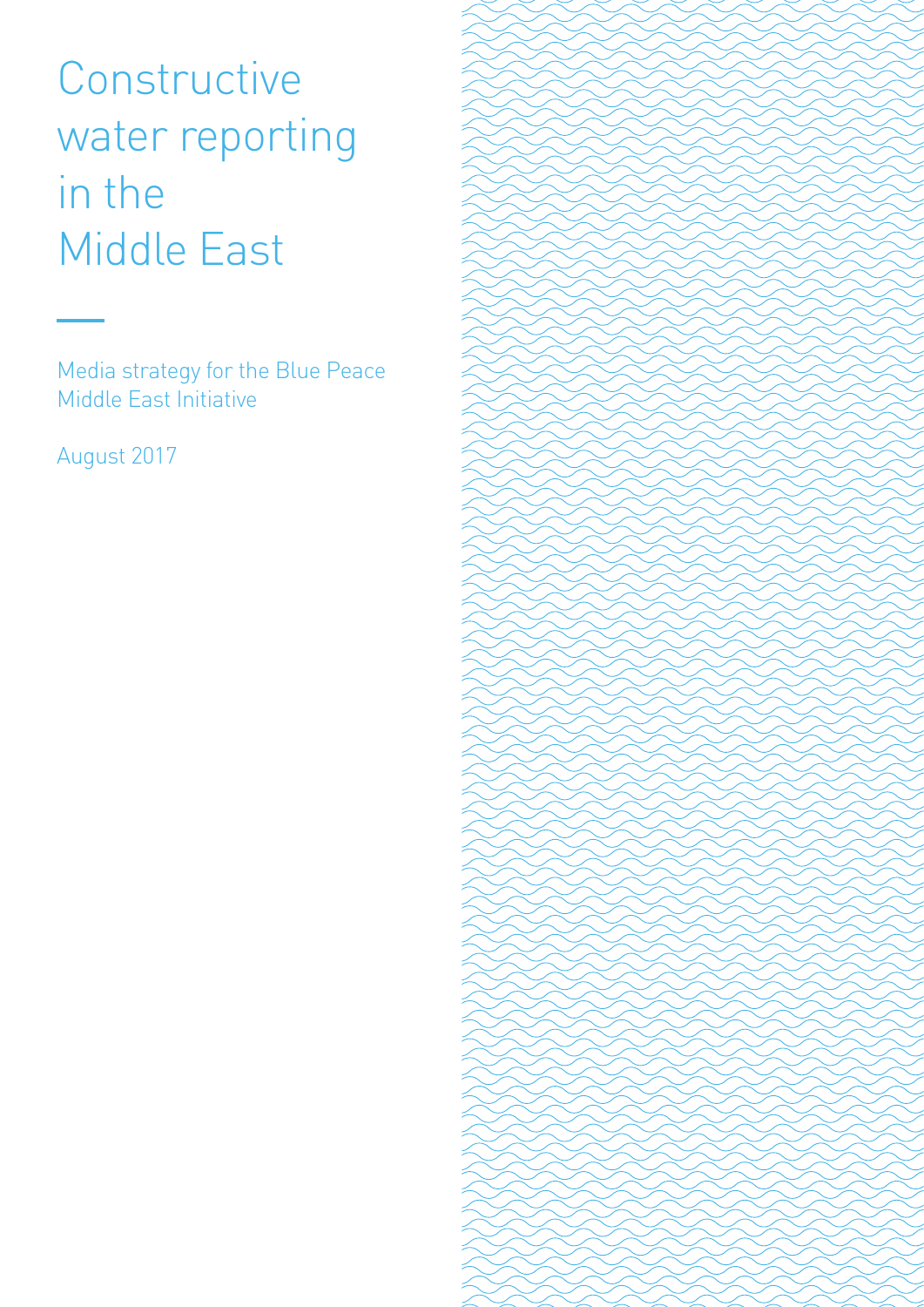Authors:

Media in Cooperation and Transition gGmbH, Seecon GmbH

in cooperation with: BORDA e.V.

Supported by Swiss Agency for Development and Cooperation (SDC) and developed within the framework of the Blue Peace Middle East Initiative in the project Communications and Media Training on Water in the Middle East Region



in cooperation with

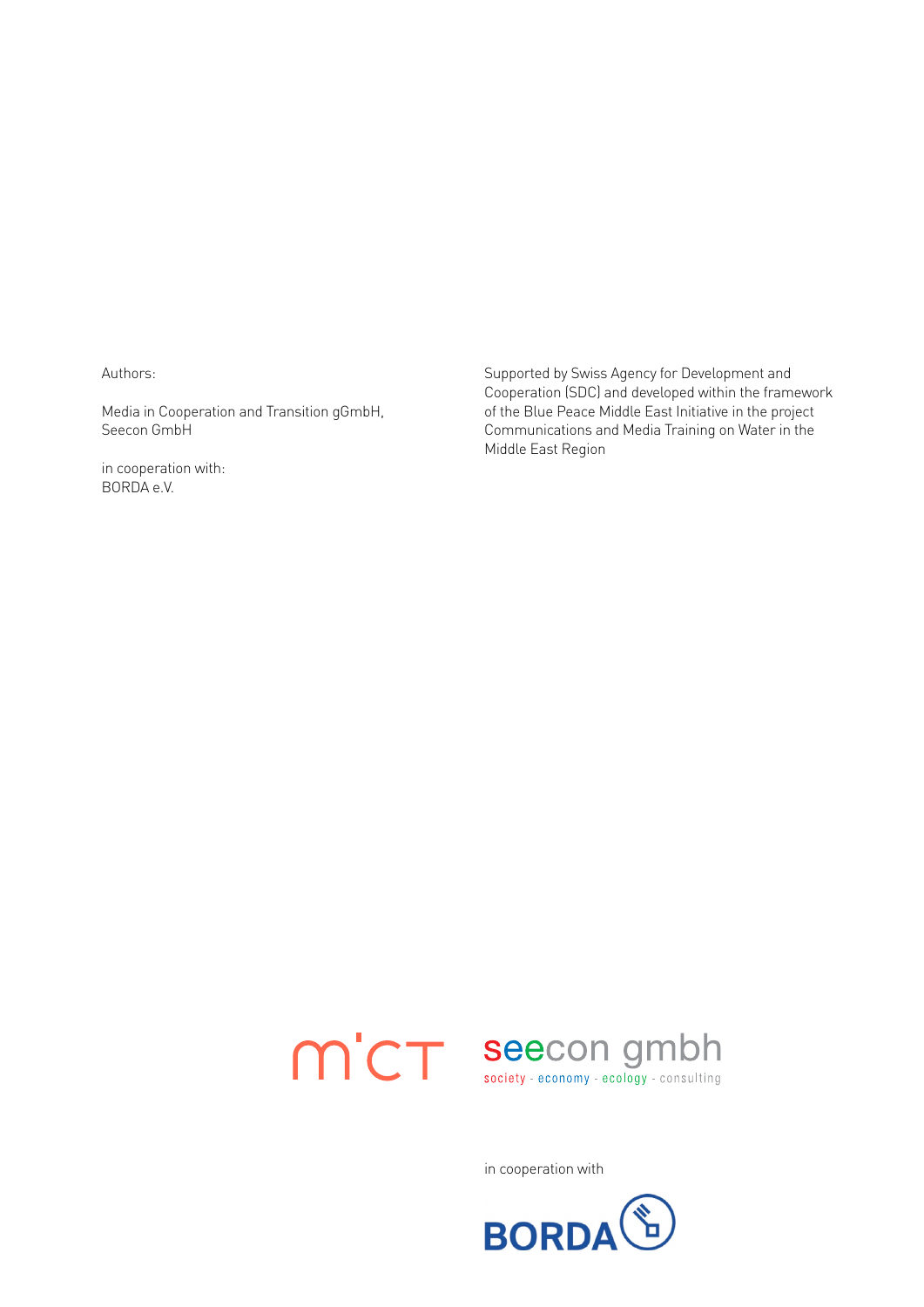C

ountries that jointly manage the water resources they share do not start wars with one another. The same applies for different interest groups competing for scarce water resources within the same country. Access to relevant, balanced and reliable information about competing interests and causes of unsustainable water management is one key condition for fair decision-making on water allocation.

It provides the foundation for objective negotiations and builds trust – two key conditions to move towards cooperation instead of conflict. And finally access to information facilitates transparency and accountability in water management.

Against this background, this strategy document gives a brief background analysis of water reporting in the Middle East – with a particular focus on the target countries Iraq, Iran, Jordan, Lebanon, Syria, and Turkey – and it identifies challenges and opportunities to foster water-related journalism.

The suggested strategic interventions are threefold. One set focuses on the public sphere in general and suggests how an enabling environment for water-related journalism in the region could be promoted. The second one centers around the media landscape(s) in the project countries and how media can be engaged to invest in and dedicate resources to water-related journalism. The third set of interventions focuses capacity building for media workers, enabling them to adequately cover water issues in a conflict-sensitive way.

In concrete terms the strategy document identifies and recommends a set of activities for each of the three areas and outlines how they feed into the overall strategy, link to the Blue Peace Initiative and contribute to its overall objective of achieving sustainable water cooperation and management in the region.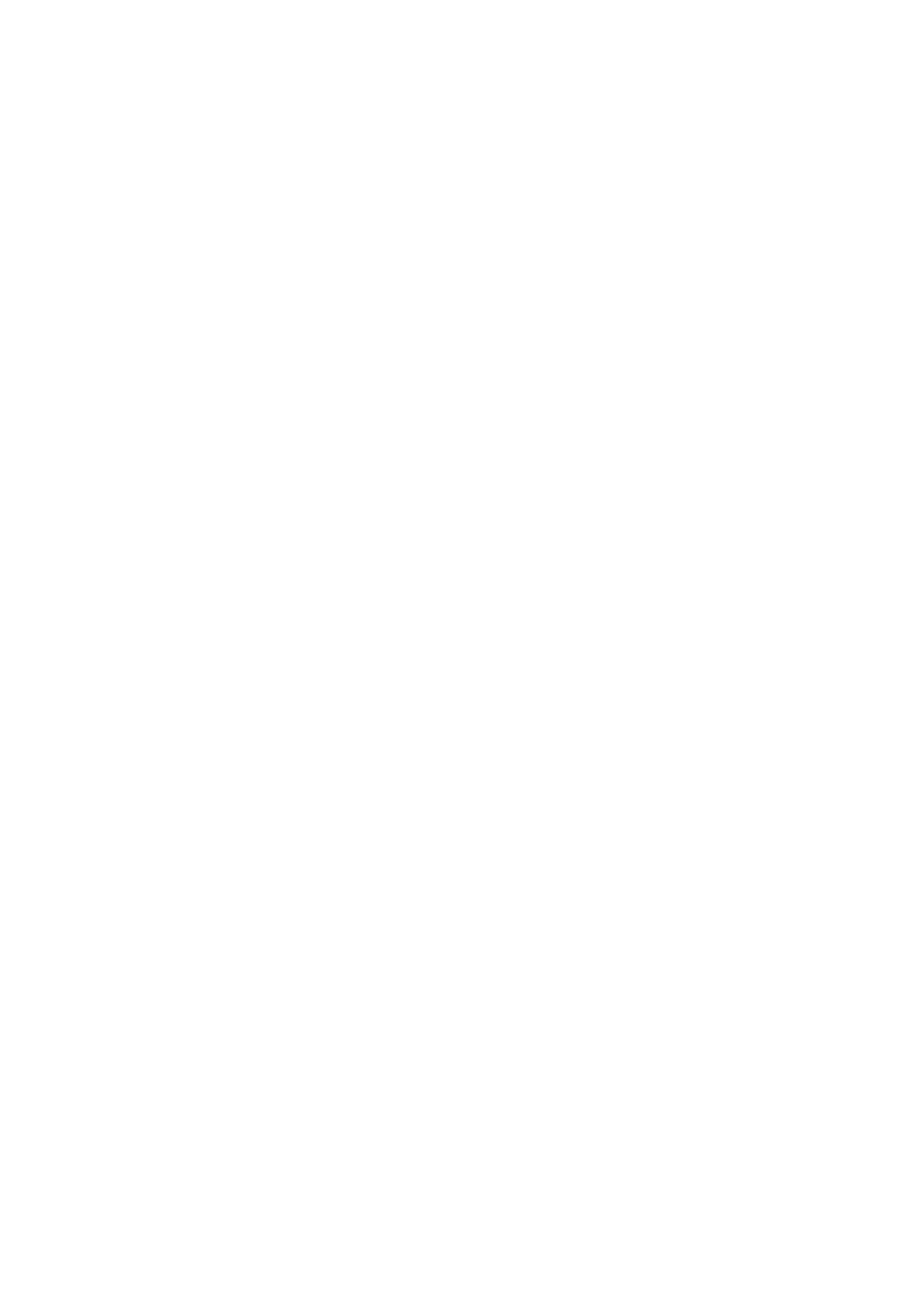## Constructive water reporting in the Middle East

| 6                    | 1              |            |                | Introduction and background                                                                                                                                                               |
|----------------------|----------------|------------|----------------|-------------------------------------------------------------------------------------------------------------------------------------------------------------------------------------------|
| 7                    | $\overline{2}$ |            |                | Reporting on water in the Middle East - strategic<br>approach to challenges and opportunities                                                                                             |
| 7<br>8               |                | 2.1<br>2.2 |                | Main challenges reporting on water in the region<br>The long term strategy: tackling challenges<br>and realizing opportunities                                                            |
| 9<br>10              |                | 2.3<br>2.4 |                | Chain of effects<br>Getting concrete: target groups, challenges, and activities                                                                                                           |
| 12                   | 3              |            |                | Project framework                                                                                                                                                                         |
| 13                   | 4              |            |                | Activities: towards constructive water reporting                                                                                                                                          |
| 13<br>13<br>13<br>15 |                | 4.1        | 4.1.3          | Workshops<br>4.1.1 Approach and method: constructive news / journalism<br>4.1.2 Selection of participants<br>Online platform                                                              |
| 16<br>16<br>16<br>17 |                | 4.2        | 4.2.1<br>4.2.3 | Publishing and distribution strategy<br>Workshops and follow-up<br>4.2.2 Incentive to publish: "The Open Eye Award"<br>Lobbying and networking with relevant stakeholders<br>in the media |
| 17                   |                |            | 4.2.4          | Distribution of content in online / social media                                                                                                                                          |
| 18                   | 5              |            |                | Conclusion and way forward                                                                                                                                                                |
|                      |                |            |                |                                                                                                                                                                                           |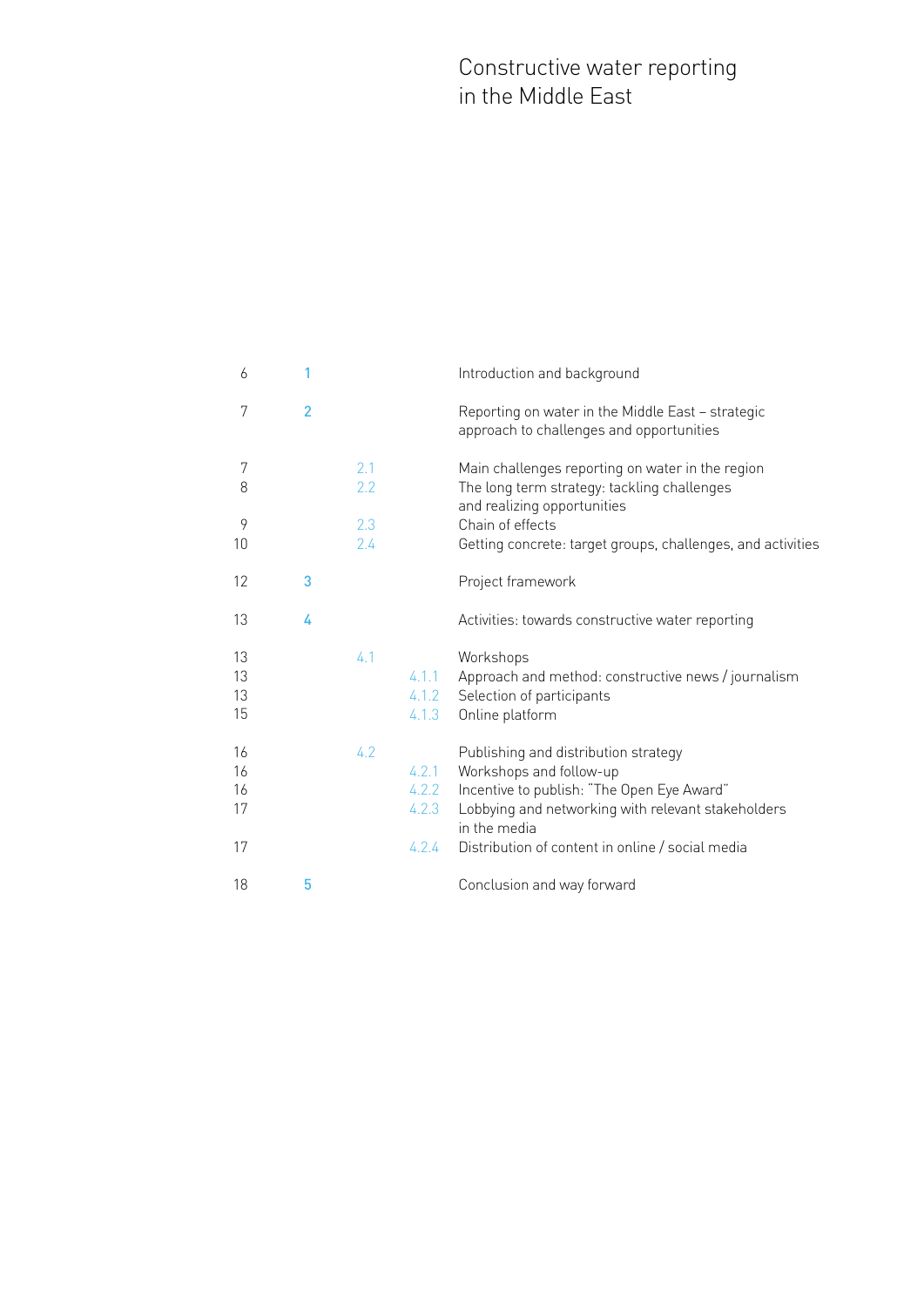# <span id="page-5-0"></span>1 Introduction and background

6

T

he Blue Peace Initiative builds on the assumption that countries that jointly manage shared water resources do not start wars with one another. It can be assumed that the same applies to different interest groups competing for scarce water resources within the same country. At all levels – local, national and regional – access to relevant, balanced and reliable information about competing interests and causes of unsustainable water management is one key condition for fair decision-making on water allocation. This information provides the foundation for objective negotiations and builds trust – both essential in moving towards cooperation instead of conflict. Access to information facilitates transparency and accountability in water management. And finally, the chances of forging a political solution to water-related conflicts can be enhanced by conflict-sensitive journalism.

Within the framework of the 'Blue Peace Middle East Initiative', the Communications and Media Training on Water in the Middle East Region seeks to enable journalists to report on key water challenges in a way that encourages more sustainable water management as a means of conflict prevention and enhancing the quality of life. It complements and supports the efforts to build peace in the Middle East through water diplomacy in two ways. First, it makes information on water challenges accessible, increasing awareness for more sustainable water management and providing a level playing field for better water-related negotiation. Second, it raises awareness about solutions to water challenges in the region, facilitating replications of successful initiatives and making a common vision for the future more tangible.

Journalists and the media have a mandate to inform the public about developments in the water sector that will have an impact on citizens. At the same time, media are sufficiently neutral to scrutinize decisions, highlight governance challenges and raise concerns about conflicts of interests over contested water resources. Hence, media could play a vital role for the improvement of water governance in several respects:

#### (i) Agenda-setting:

By focusing attention and public debates on the reasons for water scarcity and water pollution, media can urge policy makers to include related issues on their agenda.

#### (ii) Watchdog function:

As the 'Fourth Estate', journalists have the mandate to scrutinize the powerful and conduct in-depth investigations wherever public goods are affected. Media coverage can help to reveal cases of abuse and hold those responsible to account. In the long term, investigative journalism can help to decrease corruption and foster good governance in general.

#### (iii) Awareness-raising:

To enable meaningful public contributions towards sustainable water management, it is essential to create awareness and establish a sufficient understanding of water-related challenges and decisionmaking processes.

#### (iv) Empowerment and encouragement:

Increased coverage of water issues can embolden residents – encouraging them to question decision makers and demand action. Here the role of socially responsible media must be to provide access for these residents and to amplify the voices of those affected by water scarcity and water pollution.

Journalists can tell stories that resonate with the public and access channels that convey information to a broad audience. However, the complexity of water governance and the multitude of underlying reasons for water-related challenges need to be duly understood in order to convey the right messages that contribute to more sustainable water management. If engaged effectively, the media can create new pathways to effectively disseminate water news, facts, and community perspectives.

Finally, access to water and questions of ownership have the potential to trigger violent conflict. As in all conflicts, media can escalate or mitigate the situation based on the nature of their coverage. By highlighting the complexity of underlying structures, while refraining from simplistic accusations, the media can play a positive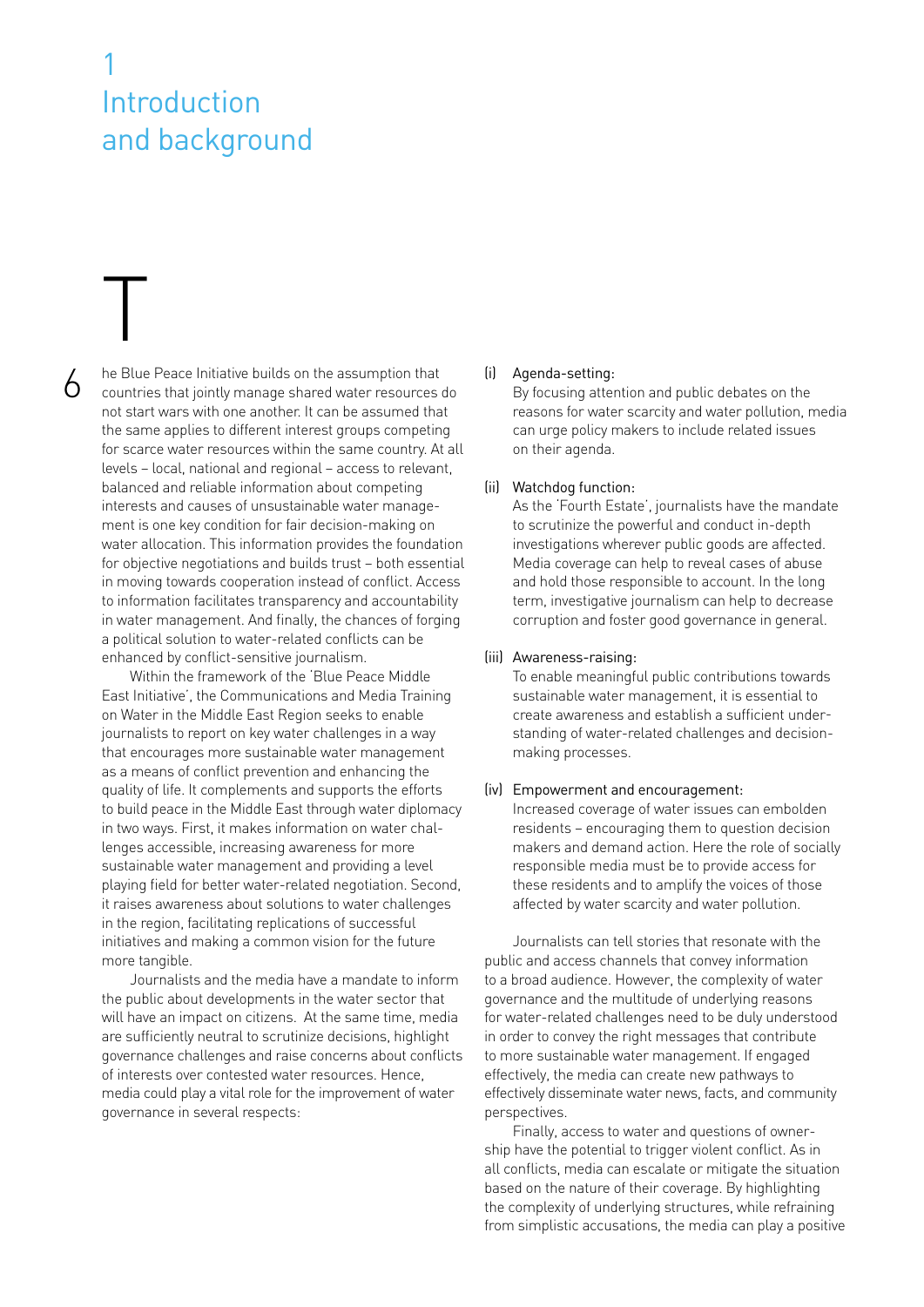2 Reporting on water in the Middle East – strategic approach to challenges and opportunities

<span id="page-6-0"></span>7 role in conflict resolution in line with the Blue Peace approach.

Within this context, this document provides a brief background on water-related reporting in the Middle East and identifies challenges and opportunities to foster water-related journalism. The document further outlines possible ways of achieving these objectives, including activities under this project as well as complementary interventions.

# 2.1 Main challenges reporting on water in the region

While each of the six project countries has its particularities and specific context, in general journalists reporting on water face similar challenges across the region. These can be broadly summarized in four categories:

#### Repressive political contexts and lack of cooperation between actors:

In all Middle Eastern countries, water is seen as a strategic resource that pertains to national security and that is therefore 'sensitive'. Journalists are not barred from reporting on water, but they are certainly obliged – to varying degrees – to stay on the right side of vaguely defined and frequently shifting 'red lines'.

#### Lack of access to reliable water-related information:

The problem of inaccurate, incomplete and contradictory data related to water is widespread and forms a huge challenge across the Middle East – not just for journalists, also for scientists and policy makers. Official data are often incomplete, outdated or skewed to reinforce the government narrative. Because of growing pressure in the media sector to publish news 'as it happens', journalists often do not have the time to delve deeper into these figures to uncover discrepancies or inaccuracies.

#### Lack of awareness of the topic on the media's side, lack of willingness to invest resources:

If editors allocate limited budgets and time journalists will always struggle to produce relevant and high-quality water stories and if editors are not supporting the topic, even excellent water reporting can get lost in the abundance of other coverage.

Lack of understanding and skills on the journalists' side: To write/produce a solid water report, journalists must understand often complicated concepts (ranging from analysis of hydrogeological data to details of desalination processes), be able to place data in a wider context to relate it to issues such as economic growth, energy and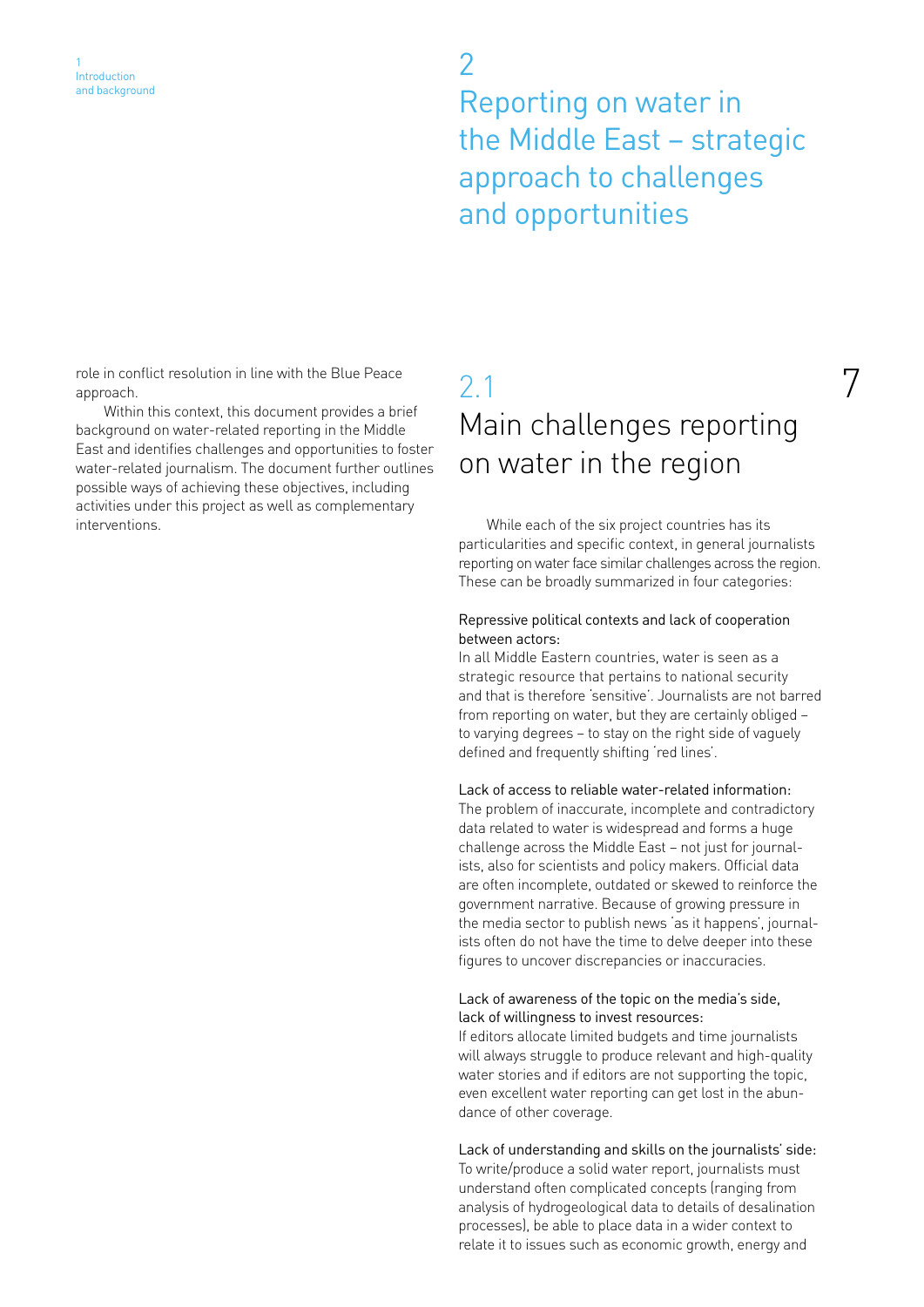<span id="page-7-0"></span>

Solution, geopolitical questions, etc. and finally, To work towards the achievement of the objective, translate information into an accessible, easy-to-digest the mid/long term strategy should focus on three translate information into an accessible, easy-to-digest format that will capture the attention of not just editors, but also audiences.

As a result, coverage of water issues is either complex, dry, and unengaging or veers to the other extreme to become excessively alarmist, divisive or pessimistic. There is little space for human stories or for positive messages about solutions or new approaches to regional and local water crises. The result is that audiences generally consider water and its management too complex, too political or simply too depressing to pay attention to. This leads to a distinct audience apathy, thereby reinforcing the lack of motivation on the media's side to invest in the issue.

## 2.2

# The long term strategy: tackling challenges and realizing opportunities

While there can be no easy, "one size fits all" approach to this issue, there seem to be some common, overarching fields of intervention in response to the problem areas identified above. It may be worth considering these approaches as a way of contributing to an environment that is more conducive to meaningful water-related journalism and helping enable local journalists to fulfil this role.

The overall goal of the media strategy can be phrased as: Media coverage and audience interest and attention around the various aspects of water in the Middle East contribute towards sustainable water cooperation and management in the region thus influencing policy dialogue in the Middle East.

The objective from a media / public sphere perspective will then be: The quality of coverage on water issues in the project countries has improved to deliver clear, comprehensive and balanced reporting in accessible formats to audiences across the region.

the mid/long term strategy should focus on three outcomes:

- 1 Water-sector stakeholders and the public sphere are sensitized to the importance and need for high-quality critical journalism about water.
- a Activities focus on promoting an enabling environment for water-related journalism in the region. There is a need for concerted lobby and advocacy efforts towards government and non-government stakeholders to foster a broader debate around the connection between freedom of speech, media, and water management.
- 2 The media is willing to invest resources to develop water-related journalism.
- a Activities focus on engaging the media landscape to enhance reporting for sustainable water management. To foster water-related journalism, perhaps most importantly, publishers and editors of large (and small) media outlets need to be 'brought on board.' To develop buy-in from editors and media houses for the water topic beyond sporadic articles, it will be essential to link the topic to existing formats, news sections and target groups of the different media houses in each of the target countries.

3 Media and journalists are able and eager to produce suitable high-quality journalistic pieces on waterrelated topics.

a Activities focus on enabling adequate coverage of complex water challenges and solutions. To raise awareness of journalists in the region and increase their understanding of water challenges and solutions, journalistic skills need to be raised and thus quality and quantity of balanced journalistic contributions, applying a mix of capacity building and networking activities.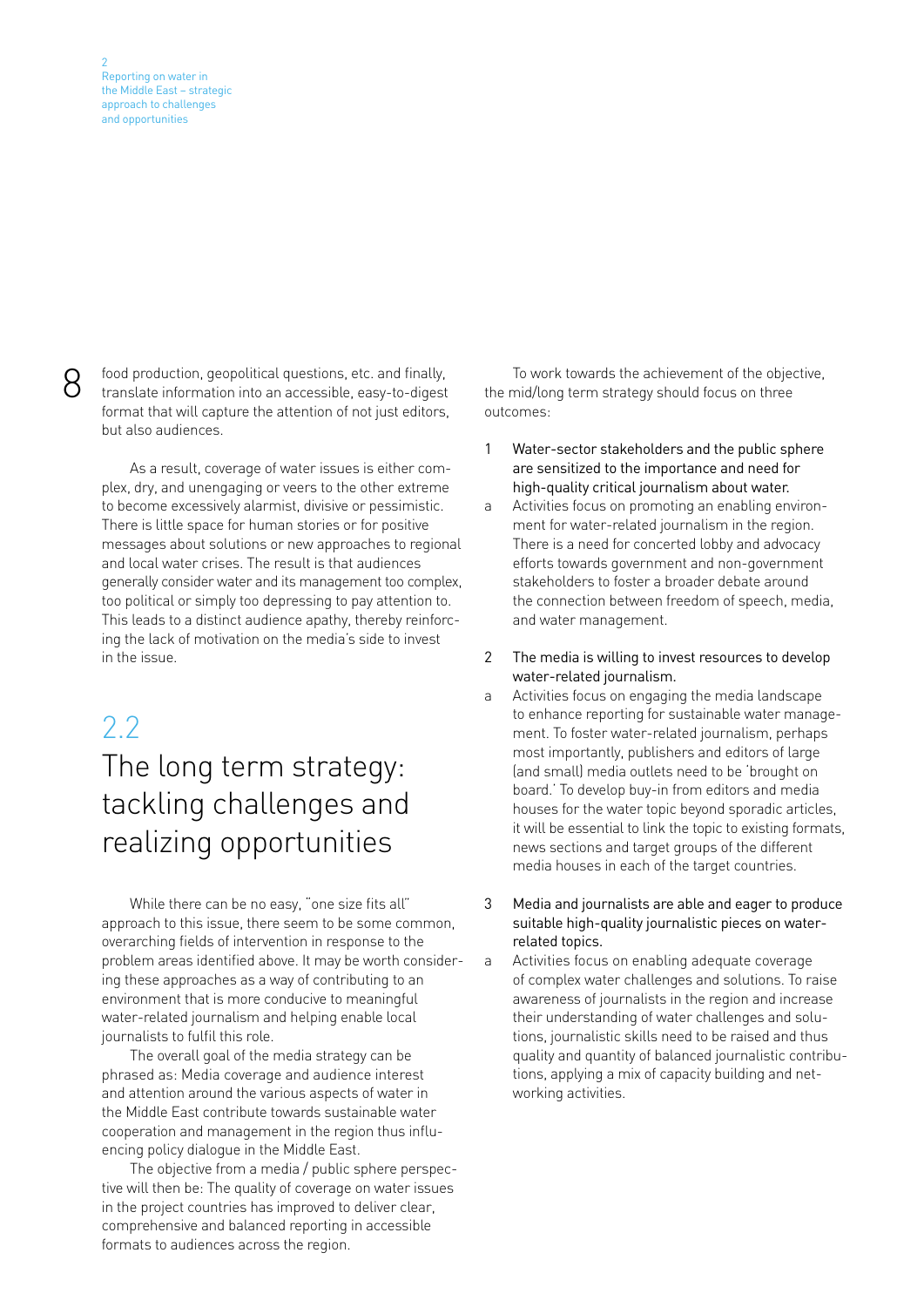<span id="page-8-0"></span>2 Reporting on water in the Middle East – strategic approach to challenges and opportunities

# 2.3 Chain of effects

| Overall goal                                                                                                                                                                                                        | Objective                                                                                                                                                                                           | $\leftarrow$ Outcomes                                                                                                                                           | Outputs                                                                                      |  |  |
|---------------------------------------------------------------------------------------------------------------------------------------------------------------------------------------------------------------------|-----------------------------------------------------------------------------------------------------------------------------------------------------------------------------------------------------|-----------------------------------------------------------------------------------------------------------------------------------------------------------------|----------------------------------------------------------------------------------------------|--|--|
| Media coverage and<br>audience interest and<br>attention around the various<br>aspects of water in the<br>Middle East contribute<br>towards sustainable water<br>cooperation and manage-<br>ment in the region thus | The quality of coverage<br>on water issues in the<br>project countries has<br>improved to deliver clear,<br>comprehensive and<br>balanced reporting<br>in accessible formats<br>to audiences across | Water-sector stake-<br>holders and the public<br>sphere are sensitized<br>to the importance and<br>need for high-quality<br>critical journalism<br>about water. | Promoting an enabling<br>environment for water-<br>related journalism in<br>the region.      |  |  |
| influencing policy dialogue<br>in the Middle East.                                                                                                                                                                  | the region.                                                                                                                                                                                         | The media is willing<br>to invest resources to<br>develop water-related<br>journalism.                                                                          | Engaging the media<br>landscape to enhance<br>reporting for sustainable<br>water management. |  |  |
|                                                                                                                                                                                                                     |                                                                                                                                                                                                     | Media and journalists<br>are able and eager to<br>produce suitable high-<br>quality journalistic pieces<br>on water-related topics.                             | Enabling adequate cover-<br>age of complex water<br>challenges and solutions.                |  |  |

9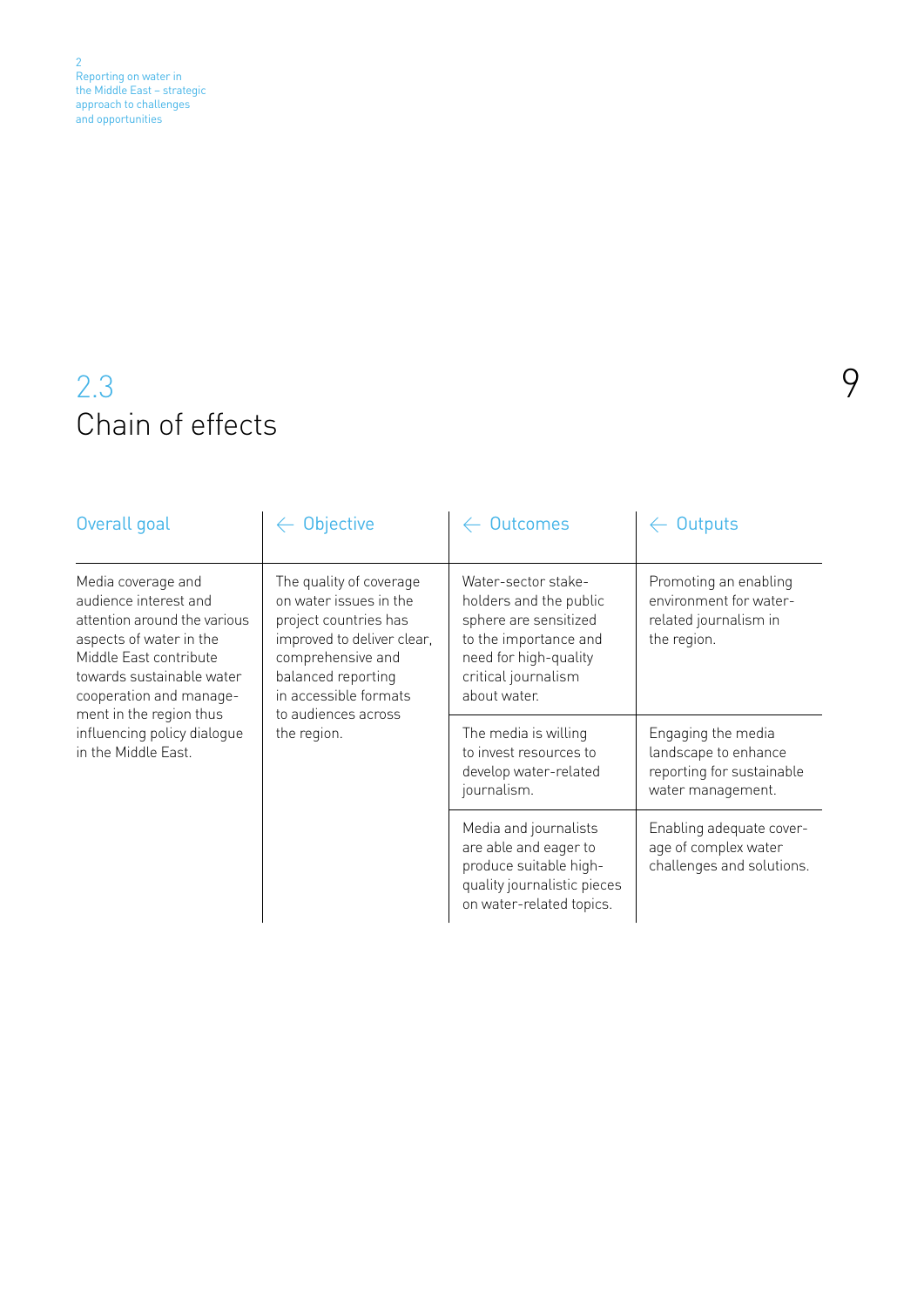<span id="page-9-0"></span>

|       | Reporting on water in<br>the Middle East - strategic<br>approach to challenges                                                                                                                                                                                                                                                                                                                    |                                                                                                                                                      |                                                                |                                                                                                                                                   |                                                                                                    |                                                                                        | The quality of coverage on water issues in the project countries has improved to deliver clear, comprehensive and balanced reporting in accessible formats to audiences across the region. |                                                                                    |                                                     |                                                                                                                                                                                                                                                                                                                                                                                                                                                                                                                                                                                                                                                                                                                                                                                                        |                                                                                                         |                                                                                                      |                                                                                                                   |                                                                                                                                                                                                                            |                                                                                       |            |           |                                                                                               |           |           | Objective                                     |                                                                     |  |
|-------|---------------------------------------------------------------------------------------------------------------------------------------------------------------------------------------------------------------------------------------------------------------------------------------------------------------------------------------------------------------------------------------------------|------------------------------------------------------------------------------------------------------------------------------------------------------|----------------------------------------------------------------|---------------------------------------------------------------------------------------------------------------------------------------------------|----------------------------------------------------------------------------------------------------|----------------------------------------------------------------------------------------|--------------------------------------------------------------------------------------------------------------------------------------------------------------------------------------------|------------------------------------------------------------------------------------|-----------------------------------------------------|--------------------------------------------------------------------------------------------------------------------------------------------------------------------------------------------------------------------------------------------------------------------------------------------------------------------------------------------------------------------------------------------------------------------------------------------------------------------------------------------------------------------------------------------------------------------------------------------------------------------------------------------------------------------------------------------------------------------------------------------------------------------------------------------------------|---------------------------------------------------------------------------------------------------------|------------------------------------------------------------------------------------------------------|-------------------------------------------------------------------------------------------------------------------|----------------------------------------------------------------------------------------------------------------------------------------------------------------------------------------------------------------------------|---------------------------------------------------------------------------------------|------------|-----------|-----------------------------------------------------------------------------------------------|-----------|-----------|-----------------------------------------------|---------------------------------------------------------------------|--|
|       | and opportunities                                                                                                                                                                                                                                                                                                                                                                                 |                                                                                                                                                      |                                                                | Water-sector stakeholders and the public sphere<br>are sensitized to the importance and need for<br>high-quality critical journalism about water. |                                                                                                    |                                                                                        |                                                                                                                                                                                            | water-related journalism.                                                          | The media is willing to invest resources to develop |                                                                                                                                                                                                                                                                                                                                                                                                                                                                                                                                                                                                                                                                                                                                                                                                        |                                                                                                         |                                                                                                      | on water-related topics.                                                                                          |                                                                                                                                                                                                                            |                                                                                       |            |           | Media and journalists are able and eager to produce suitable high-quality journalistic pieces |           |           | Outcomes                                      |                                                                     |  |
| 102.4 |                                                                                                                                                                                                                                                                                                                                                                                                   | Promoting an enabling environment for water-<br>related journalism in the region.                                                                    |                                                                |                                                                                                                                                   |                                                                                                    | Engaging the media landscape to enhance<br>reporting for sustainable water management. |                                                                                                                                                                                            |                                                                                    |                                                     |                                                                                                                                                                                                                                                                                                                                                                                                                                                                                                                                                                                                                                                                                                                                                                                                        | Enabling adequate coverage of complex water challenges and solutions.                                   |                                                                                                      |                                                                                                                   |                                                                                                                                                                                                                            |                                                                                       |            |           |                                                                                               | Outputs   |           |                                               |                                                                     |  |
|       | Getting concrete:<br>target groups,<br>challenges, and                                                                                                                                                                                                                                                                                                                                            | $\overline{\epsilon}$<br>Conduct networking workshops, conference<br>and meetings with journalists, experts, gove<br>and non-government stakeholders | Initiate and fund competitions for water-related<br>journalism | Produce and distribute high quality publications<br>on water issues                                                                               | Invite local government and non-government stake-<br>holders to international environmental events | Capacity building for state / parastatal officials<br>and spokespeople                 | Lobby publishers and editors: Identify incentives<br>and selling propositions for coverage of water-<br>related stories                                                                    | alist<br>with jo<br>Establish a platform to engage<br>editors, experts , NGO scene | edia                                                | Develop high quality training and resource materials<br>('Handbook of Water Reporting in the Middle East',<br>supported by video (YouTube) tutorials, etc.)<br>editors<br>Sponsor internships for local media / journalists with<br>media outlets internationally<br>Sponsor local media / journalists to introduce water<br>stories into international journalistic competitions<br>Lobby for more media coverage and investments<br>in high-quality articles both with water sector, m<br>and development actors<br>Develop platforms to facilitate networking and<br>regional community building among water and<br>environmental journalists<br>Capacity building programs for local media<br>journalists, social media actors, bloggers<br>with loo<br>Create 'tandem' progra<br>or water experts | Provide ongoing editorial support and on-the-job<br>training for water-related journalism in the region | Work with journalists in exile to address topics that<br>are too sensitive locally (corruption etc.) | Sponsor international 'mentorship' programs<br>between local and international science editors /<br>water experts | journalists to paticipate in international<br>events, and international media<br>Sponsor local journalists to paticipate in in<br>environmental events, and international m<br>projects with a focus on water / environent | water-related journalism<br>Fund scholarships for local<br>and investigative research | Activities |           |                                                                                               |           |           |                                               |                                                                     |  |
|       | activities                                                                                                                                                                                                                                                                                                                                                                                        |                                                                                                                                                      |                                                                |                                                                                                                                                   |                                                                                                    |                                                                                        |                                                                                                                                                                                            |                                                                                    |                                                     |                                                                                                                                                                                                                                                                                                                                                                                                                                                                                                                                                                                                                                                                                                                                                                                                        |                                                                                                         |                                                                                                      |                                                                                                                   |                                                                                                                                                                                                                            |                                                                                       |            |           |                                                                                               |           |           | Direct target groups<br>of activities         | Main challenge<br>categories                                        |  |
|       | Having identified the core challenges<br>and defined the chain of effects, the next<br>step was to link the challenges, goals,<br>and objectives to concrete activities. The<br>following table gives an overview of the<br>extensive set of activities being proposed<br>to tackle the outlined challenges.<br>Those activities that are already<br>part of the current project are highlighted. | $\bullet$                                                                                                                                            |                                                                |                                                                                                                                                   | $\bullet$                                                                                          | $\bullet$                                                                              |                                                                                                                                                                                            |                                                                                    |                                                     |                                                                                                                                                                                                                                                                                                                                                                                                                                                                                                                                                                                                                                                                                                                                                                                                        |                                                                                                         |                                                                                                      |                                                                                                                   |                                                                                                                                                                                                                            |                                                                                       |            |           |                                                                                               |           |           | State actors,<br>institutions                 | Repressive context<br>and lack off cooperation<br>between actors    |  |
|       |                                                                                                                                                                                                                                                                                                                                                                                                   | $\bullet$                                                                                                                                            |                                                                |                                                                                                                                                   | $\bullet$                                                                                          |                                                                                        |                                                                                                                                                                                            |                                                                                    |                                                     |                                                                                                                                                                                                                                                                                                                                                                                                                                                                                                                                                                                                                                                                                                                                                                                                        |                                                                                                         |                                                                                                      |                                                                                                                   |                                                                                                                                                                                                                            |                                                                                       |            |           |                                                                                               |           |           | Companies                                     |                                                                     |  |
|       |                                                                                                                                                                                                                                                                                                                                                                                                   |                                                                                                                                                      | $\bullet$                                                      | $\bullet$                                                                                                                                         |                                                                                                    |                                                                                        |                                                                                                                                                                                            |                                                                                    |                                                     |                                                                                                                                                                                                                                                                                                                                                                                                                                                                                                                                                                                                                                                                                                                                                                                                        |                                                                                                         |                                                                                                      |                                                                                                                   |                                                                                                                                                                                                                            |                                                                                       |            |           |                                                                                               |           |           | Media outlets                                 |                                                                     |  |
|       |                                                                                                                                                                                                                                                                                                                                                                                                   |                                                                                                                                                      | $\bullet$                                                      | $\bullet$                                                                                                                                         |                                                                                                    |                                                                                        |                                                                                                                                                                                            |                                                                                    |                                                     |                                                                                                                                                                                                                                                                                                                                                                                                                                                                                                                                                                                                                                                                                                                                                                                                        |                                                                                                         |                                                                                                      |                                                                                                                   |                                                                                                                                                                                                                            |                                                                                       |            |           |                                                                                               |           |           | Journalists, social<br>media actors, bloggers |                                                                     |  |
|       | The other form part of potential follow-up<br>interventions.                                                                                                                                                                                                                                                                                                                                      |                                                                                                                                                      |                                                                |                                                                                                                                                   | $\bullet$                                                                                          |                                                                                        |                                                                                                                                                                                            |                                                                                    |                                                     |                                                                                                                                                                                                                                                                                                                                                                                                                                                                                                                                                                                                                                                                                                                                                                                                        |                                                                                                         |                                                                                                      |                                                                                                                   |                                                                                                                                                                                                                            |                                                                                       |            |           |                                                                                               |           |           | NGOs, experts                                 |                                                                     |  |
|       |                                                                                                                                                                                                                                                                                                                                                                                                   | $\bullet$                                                                                                                                            |                                                                | $\bullet$                                                                                                                                         | $\bullet$                                                                                          | $\bullet$                                                                              |                                                                                                                                                                                            |                                                                                    |                                                     |                                                                                                                                                                                                                                                                                                                                                                                                                                                                                                                                                                                                                                                                                                                                                                                                        |                                                                                                         |                                                                                                      |                                                                                                                   |                                                                                                                                                                                                                            |                                                                                       |            |           |                                                                                               |           |           | Institutions                                  | Lack of access to<br>reliable information                           |  |
|       |                                                                                                                                                                                                                                                                                                                                                                                                   | $\bullet$                                                                                                                                            |                                                                | $\bullet$                                                                                                                                         | $\bullet$                                                                                          |                                                                                        |                                                                                                                                                                                            |                                                                                    |                                                     |                                                                                                                                                                                                                                                                                                                                                                                                                                                                                                                                                                                                                                                                                                                                                                                                        |                                                                                                         |                                                                                                      |                                                                                                                   |                                                                                                                                                                                                                            |                                                                                       |            |           |                                                                                               |           |           | Experts, NGOs                                 |                                                                     |  |
|       |                                                                                                                                                                                                                                                                                                                                                                                                   | $\bullet$                                                                                                                                            |                                                                | $\bullet$                                                                                                                                         | $\bullet$                                                                                          |                                                                                        |                                                                                                                                                                                            |                                                                                    |                                                     |                                                                                                                                                                                                                                                                                                                                                                                                                                                                                                                                                                                                                                                                                                                                                                                                        |                                                                                                         |                                                                                                      |                                                                                                                   |                                                                                                                                                                                                                            |                                                                                       |            |           |                                                                                               |           |           | Media                                         |                                                                     |  |
|       |                                                                                                                                                                                                                                                                                                                                                                                                   |                                                                                                                                                      |                                                                |                                                                                                                                                   |                                                                                                    |                                                                                        |                                                                                                                                                                                            |                                                                                    | $\bullet$                                           |                                                                                                                                                                                                                                                                                                                                                                                                                                                                                                                                                                                                                                                                                                                                                                                                        |                                                                                                         |                                                                                                      |                                                                                                                   |                                                                                                                                                                                                                            |                                                                                       |            |           |                                                                                               |           |           | Media outlets:<br>owners                      | Lack of awareness<br>of the topic, lack of<br>willingness to invest |  |
|       |                                                                                                                                                                                                                                                                                                                                                                                                   |                                                                                                                                                      |                                                                |                                                                                                                                                   |                                                                                                    |                                                                                        | $\bullet$                                                                                                                                                                                  | $\bullet$                                                                          |                                                     | $\bullet$                                                                                                                                                                                                                                                                                                                                                                                                                                                                                                                                                                                                                                                                                                                                                                                              |                                                                                                         |                                                                                                      |                                                                                                                   |                                                                                                                                                                                                                            |                                                                                       |            |           |                                                                                               |           |           | Media outlets:<br>editors, chief editors      | resources                                                           |  |
|       |                                                                                                                                                                                                                                                                                                                                                                                                   |                                                                                                                                                      |                                                                |                                                                                                                                                   |                                                                                                    |                                                                                        |                                                                                                                                                                                            | $\bullet$                                                                          |                                                     | $\bullet$                                                                                                                                                                                                                                                                                                                                                                                                                                                                                                                                                                                                                                                                                                                                                                                              | $\bullet$                                                                                               |                                                                                                      |                                                                                                                   |                                                                                                                                                                                                                            |                                                                                       |            |           |                                                                                               |           |           | Journalists                                   |                                                                     |  |
|       |                                                                                                                                                                                                                                                                                                                                                                                                   |                                                                                                                                                      |                                                                |                                                                                                                                                   |                                                                                                    |                                                                                        |                                                                                                                                                                                            | $\bullet$                                                                          |                                                     |                                                                                                                                                                                                                                                                                                                                                                                                                                                                                                                                                                                                                                                                                                                                                                                                        |                                                                                                         |                                                                                                      |                                                                                                                   |                                                                                                                                                                                                                            |                                                                                       |            |           |                                                                                               |           |           | Water experts                                 |                                                                     |  |
|       |                                                                                                                                                                                                                                                                                                                                                                                                   |                                                                                                                                                      |                                                                |                                                                                                                                                   |                                                                                                    |                                                                                        |                                                                                                                                                                                            | $\bullet$                                                                          | $\bullet$                                           |                                                                                                                                                                                                                                                                                                                                                                                                                                                                                                                                                                                                                                                                                                                                                                                                        |                                                                                                         |                                                                                                      |                                                                                                                   |                                                                                                                                                                                                                            |                                                                                       |            |           |                                                                                               |           |           | NGO sector                                    |                                                                     |  |
|       |                                                                                                                                                                                                                                                                                                                                                                                                   |                                                                                                                                                      |                                                                |                                                                                                                                                   |                                                                                                    |                                                                                        |                                                                                                                                                                                            | $\bullet$                                                                          |                                                     | $\bullet$                                                                                                                                                                                                                                                                                                                                                                                                                                                                                                                                                                                                                                                                                                                                                                                              |                                                                                                         | $\bullet$                                                                                            | $\bullet$                                                                                                         |                                                                                                                                                                                                                            | $\bullet$                                                                             | $\bullet$  | $\bullet$ | - 0                                                                                           | $\bullet$ |           | Journalists, editors                          | Lack of understanding<br>and skills                                 |  |
|       | Blue:<br>Part of the project activities                                                                                                                                                                                                                                                                                                                                                           |                                                                                                                                                      |                                                                |                                                                                                                                                   |                                                                                                    |                                                                                        |                                                                                                                                                                                            |                                                                                    |                                                     | $\bullet$                                                                                                                                                                                                                                                                                                                                                                                                                                                                                                                                                                                                                                                                                                                                                                                              |                                                                                                         | $\bullet$                                                                                            | $\bullet$                                                                                                         |                                                                                                                                                                                                                            | $\bullet$                                                                             | $\bullet$  | $\bullet$ | $\bullet$                                                                                     | $\bullet$ | $\bullet$ | Bloggers, social<br>media actors              |                                                                     |  |

# Getting concrete: target groups, challenges, and activities

# 10 2.4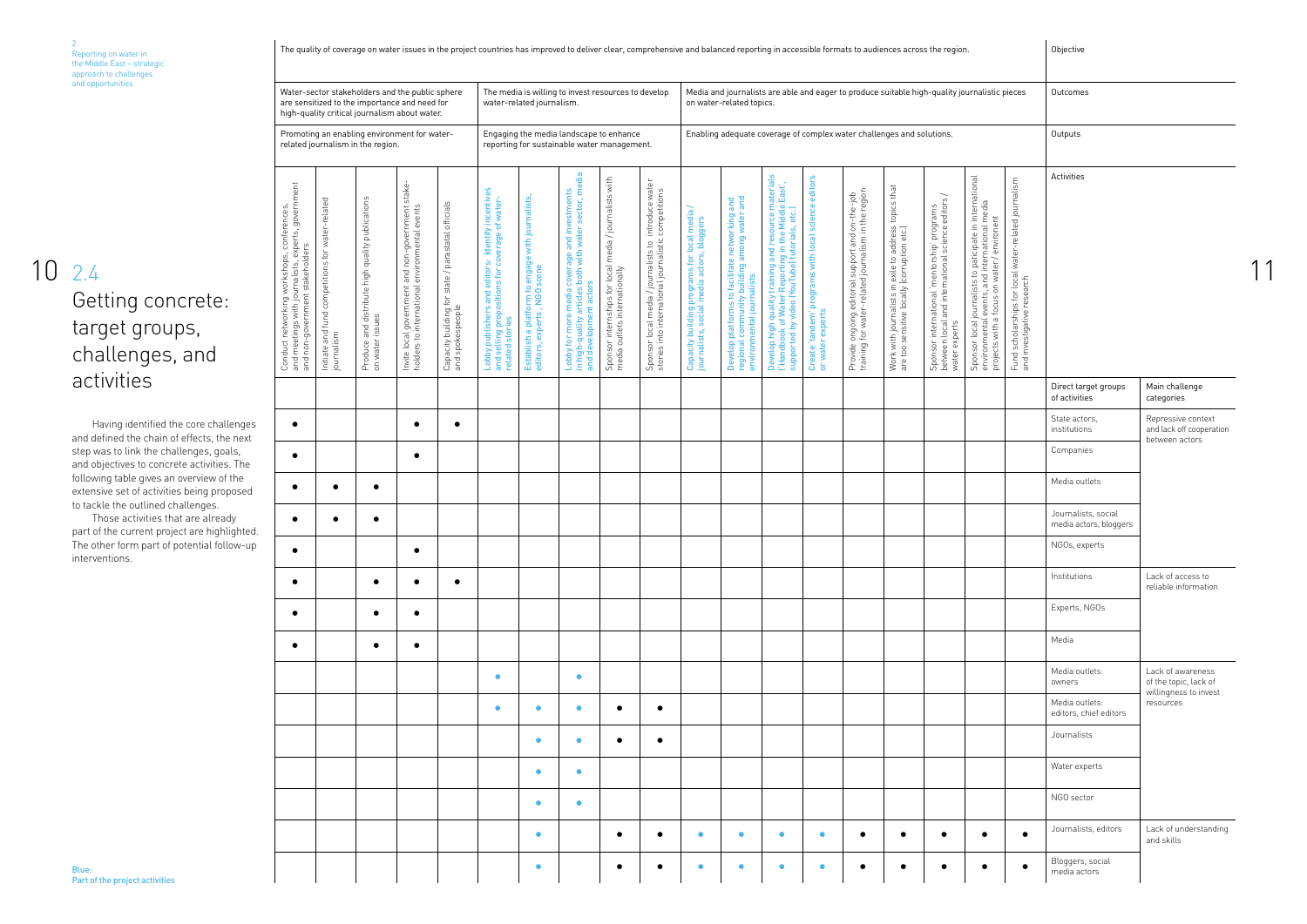# <span id="page-10-0"></span>3 Project framework

# 12

T

his project supports the Blue Peace Process from a media and audience perspective. It aims to overcome the problems identified in the previous chapter. The public sphere in the project countries is characterized by professional, critical, yet conflict-sensitive water-related journalism that is appreciated by water stakeholders and the general audience.

To achieve the objectives and work towards the overall goal, the project will deliver outcomes and outputs as follows:<sup>1</sup>

|                | The project will                                                                                                                                              | Refers to objective |
|----------------|---------------------------------------------------------------------------------------------------------------------------------------------------------------|---------------------|
| 1              | engage in awareness-raising in the public and among (young) media professionals                                                                               | A                   |
| $\mathbf{2}$   | expand the Blue Peace media network and involve a new generation of journalists,<br>bloggers and online/social media reporters in covering water              | A and B             |
| 3              | provide media workers and opinion makers with the knowledge and skills<br>to effectively communicate water issues                                             | B                   |
|                | To achieve these outcomes, the project will engage<br>in the following main activities as discussed in more<br>detail in the following chapter, "Activities": |                     |
|                | <b>Main activities</b>                                                                                                                                        | Refers to outcome   |
| 1              | Five capacity building workshops with 60 journalists from the project countries                                                                               | 1, 2, 3             |
| $\overline{2}$ | Create an online platform as a primary source for capacity building and information<br>on water issues in the region                                          | 2, 3                |
| 3              | Create a publishing and distribution strategy in traditional and online media                                                                                 | 1, 2                |

 $\overline{\phantom{a}}$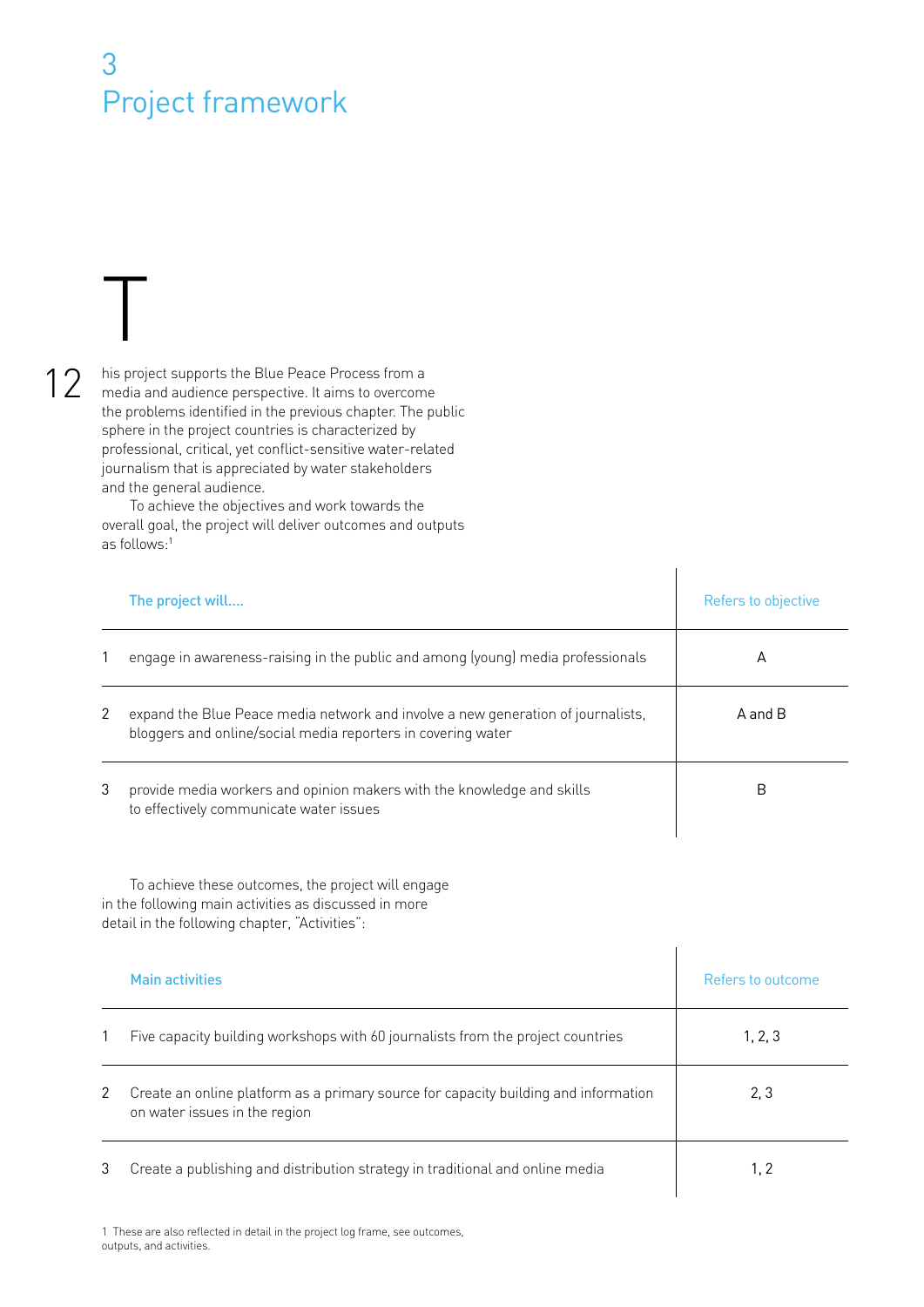# <span id="page-11-0"></span> $\overline{\mathcal{A}}$ Activities: towards constructive water reporting

## 4.1 Workshops

#### 4.1.1

## Approach and method: constructive news / journalism

From a journalistic point of view, it seems appropriate to put an emphasis on the concept of "constructive journalism" (or "constructive news") as a response to the sensationalism and negativity bias of the news media today that is specifically virulent in water-related reporting in this region. Constructive news aims to provide audiences with a fair, accurate and contextualized picture of the world, without overemphasizing the negative.

While in the past there have been several campaigns around water/journalism – notably, of course, in the framework of the Blue Peace Initiative – there has not been an approach to specifically utilize the concept of constructive news. Employing this concept will thus also help to create an "antithesis" to the often too complex and depressing nature of water reporting – thereby working against audience apathy. Additionally, it seems that most previous interventions have focused on traditional media. This stresses the importance of including stakeholders/participants from traditional as well as online/social media in this project.

Constructive journalism or constructive news is a response to increasing tabloidization, sensationalism and negativity bias of the news media today. It is an approach that aims to provide audiences with a fair, accurate and contextualised picture of the world, without over-emphasising the negative. While a healthy dose of pessimism in the press is undoubtedly necessary, the chronic overexposure of negativity constitutes a hidden media bias that has an erosive effect on the societies we live in.

The aim of constructive journalism is to combat the trivialisation and degradation of journalism by media that often is more interested in entertaining and creating controversies than informing the public. Constructive journalism is calm in tone, as it is less focused on scandals, conflicts and outrage. It reports on important societal issues, setting them in the bigger picture and in their

relevant context. This approach seeks to facilitate public debate not only around important problems, but also around possible solutions, ultimately improving the quality and tone of public discussions. It is "two-eyed journalism", balanced reporting on both the good and the bad in society. Constructive journalism takes journalism's democratic function seriously, building on the idea that journalism is a feedback mechanism that helps society self-correct.

Constructive journalism is therefore especially apt when it comes to topics like health, water, agriculture or other important social issues as an adequate technique to change the angle of typical reporting, which tends to focus on the problems concerning these topics (e.g. Water shortage in.., Drought in…, Crop failure in…, Flood in…). Instead of following the old journalist saying, "If it bleeds, it leads", constructive journalism teaches how to find stories that show a solution for existing problems.

Surveys in many countries have proven that the implementation of constructive journalism helps to regain the audience's trust in the media. The method is easy to learn and to adapt for journalists from all levels of experience and will make a significant difference in the quality of water reporting in the Middle East.

## 4.1.2 Selection of participants

While traditional media still plays a central role, online/social media<sup>2</sup> hhave become very important in engaging audiences in the project countries, particularly young audiences. It therefore seems appropriate to advocate a mix of traditional and online/social media (particularly the latter) and to find creative and engaging ways of telling the story of the regional water crisis. Syria's media landscape is very fragmented at the moment, but media organizations operating in regimeheld areas are subject to strict censorship. Lebanon is

2 The term "online media" usually refers to digital media (incl. text, photo, audio, and video) that is distributed over or available on-demand over the Internet. The term "social media" usually refers to technologies that facilitate the interactive exchange of information and the creation of communities or networks. Some of the most commonly known examples of social media are Facebook, Twitter, Instagram, and Snapchat. It should be noted, however, that there is no universal definition of "online media" or "social media".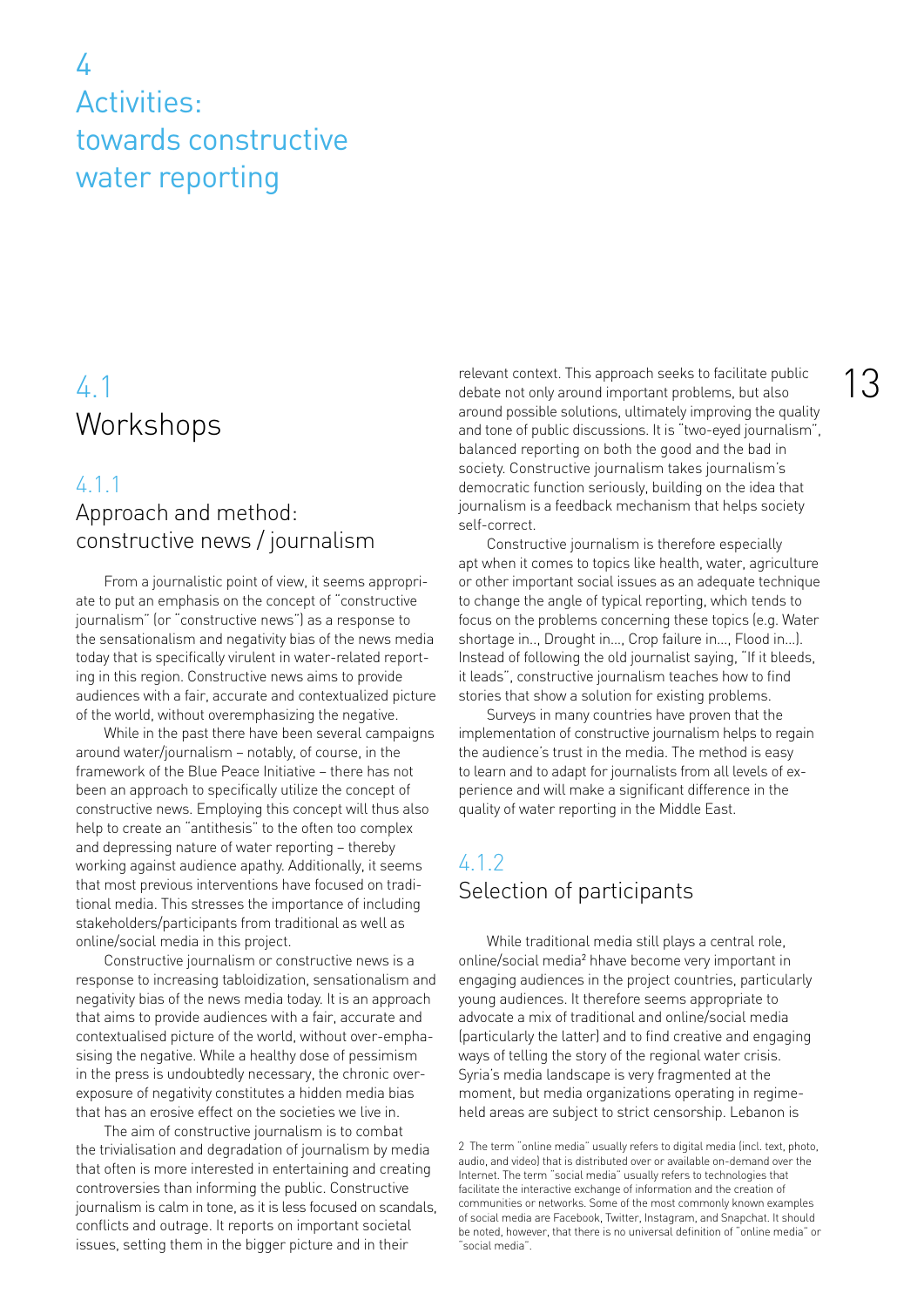14 freest in terms of media censorship, but all media out-Media mix: traditional and online media<br>14 lets are strongly affiliated to political parties and therefore freest in terms of media censorship, but all media outbiased to an extent, or at least perceived as such by the other side(s), making it complicated to team up with one particular media outlet. On the other hand, audiences in Lebanon and Jordan are probably the most open and aware of environmental and water issues. In Lebanon, there are many environmental NGOs working to improve environmental management, as well as frequent campaigns. In Jordan, the government, media and NGOs are focused on environmental and water issues and there is space to report on this (though as mentioned before, within government lines). In Syria, audiences are currently (understandably) not focused on the environment and water, as topics like human rights are of greater interest.

In Iraq, the most powerful media genre is social media; Facebook is the most popular, followed by local television. However, trust in these sources is low because TV is known to be controlled by political parties and social media are increasingly used to spread extremism and political propaganda. Radio reaches significantly fewer people in Iraq, but is also less controlled by political parties and hence enjoys higher credibility among media users. Newspapers target mainly elites from academic and political professions. Circulation is very low: the average print run does not exceed 10,000 copies. Nonetheless, like in Turkey, the most important opinion leaders write highly influential columns in newspapers.

Despite tight state control over media in Iran, social media activism amongst ordinary citizens has lately forced state-run media to cover a variety of social issues, ranging from drug abuse to homelessness, to environmental challenges faced by people in some regions of the country. Interestingly, the popular use of hashtags on social media such as Twitter, Instagram and Telegram has proved very effective in elevating the relevance of environmental challenges to the official media realm. Due to the restriction of organized civil society activism, Iranians tend to use social media in a sophisticated manner by running #hashtag-campaigns in Persian. Many professional journalists also use social media to push for topics that are relevant to them. Traditional media pay increasing attention to popular topics on social media.

Against the backdrop of the observations discussed above, we suggest a two-step strategy to engage stakeholders from online media/social media – who take more creative approaches and reach young people – as an effective way of placing water at the centre of public debate, particularly to reach a broad and young audience. The engagement of social media stakeholders should be complemented by strategically-selected participants from traditional media outlets.

Making water a more prominent topic on TV would be a safe way of reaching audiences. It has to be considered, however, whether this would be a realistic objective in the framework of this project and whether it would be possible to make water a discussion point without descending into divisive political debate. A possible solution would be to work with TV journalists engaged in the social media activities of their TV channels

To reach political and academic elites it seems reasonable to work with selected newspaper journalists. In this respect, one would possibly aim for influential journalists – well known columnists and commentators – and encourage them to write on water issues. In print/ online, it would also be interesting to engage younger, up-and-coming cartoonists and caricaturists as well as media artists to tackle to the topic of water by using cartoons and visually appealing content such as GIFs, 360 degree photos/videos, aerial and drone photography, and data visualizations (example: http://interactive.webkid. io/who-is-fighting-whom-in-syria/). This would be a way to (i) bridge the gap between traditional and new media and (ii) feed into the notion of making the topic lighter and more entertaining.

Before launching, the communication activities and crucial parts like the hashtag or claims will be pre-tested with a sample group to make sure its effect is as intended.

#### Three step selection strategy

 A threefold approach in engaging traditional as well as new media and bridging the gap between them will also be reflected in the overall selection strategy.

The tender strategy will be an effort to specifically engage established journalists from traditional media houses (print, radio, TV), particularly younger journalists/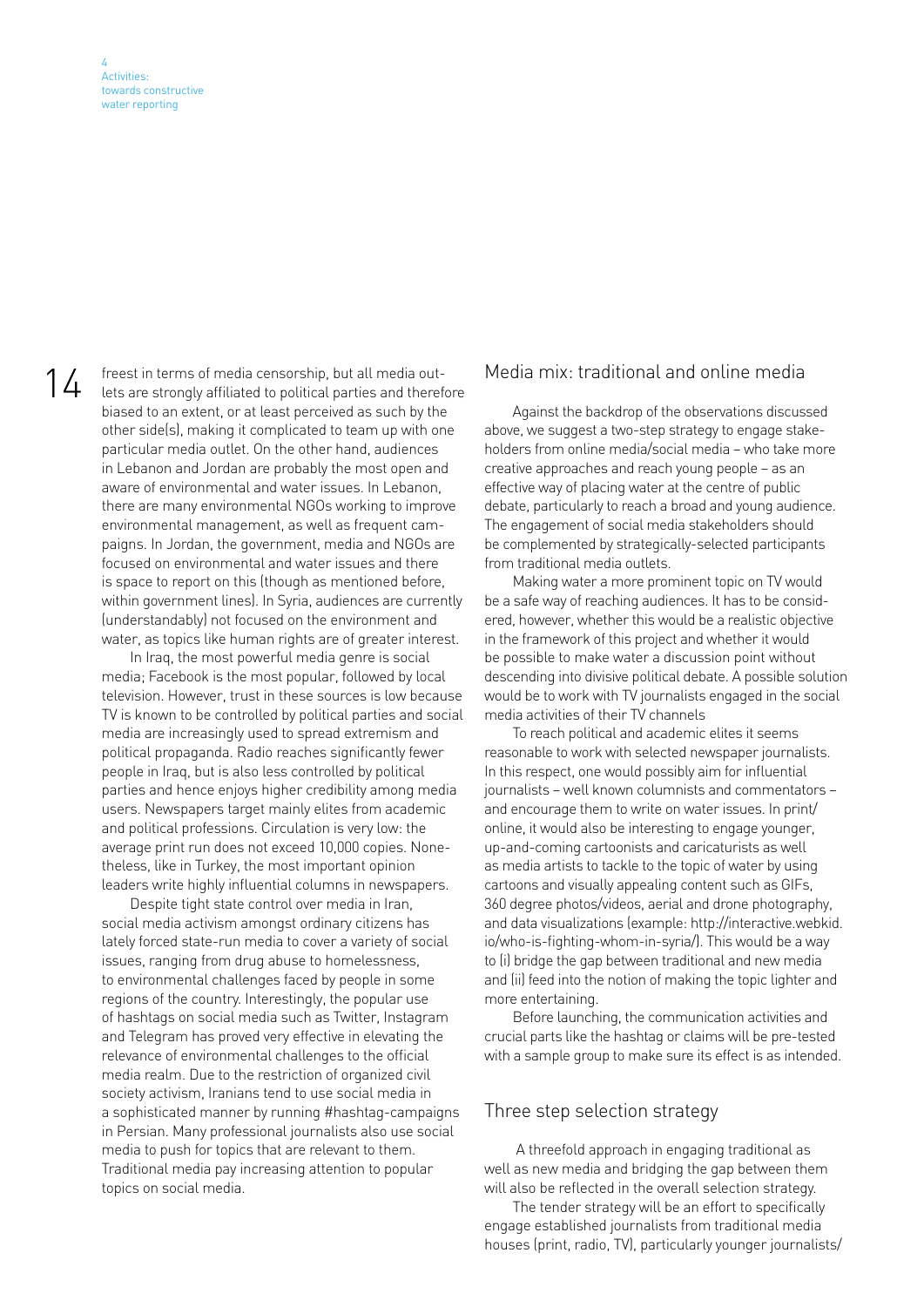<span id="page-13-0"></span>citizen journalists<sup>3</sup> who are "online-savvy". Workshops networks in the partner countries as well as through the Swiss and German embassies.

One part of each of the five workshops (Amman, Erbil, Beirut, Istanbul, Tehran) will be to define a countryspecific, water-related hashtag. All participants will agree to use this country-specific hashtag in their future water-related work. Furthermore, these hashtags are a consistent part of the project's communication, meaning they will be included in the workshops' handouts, e-mail signatures, leaflets, etc.

In the run-up to the workshops, journalists/citizens and online journalists will be invited to apply with their hashtag suggestion. From the applicants, a small jury consisting of the consortium and steering committee will select female and male participants for the workshop.

#### a) Individual approach

- In addition to the tender process, the consortium will approach media outlets and media workers directly. Preference will be given to journalists and media outlets, which are already known to the consortium or that we have worked with in the past. Also, we will specifically try to include participants who were recommended to us by project stakeholders, including DEZA, Strategic Foresight Group/ Blue Peace Initiative,<sup>4</sup> and the local implementation partners.
- b) Identification of digital influencers through monitoring
- Identification of digital influencers will be achieved through monitoring tools such as BuzzSumo<sup>5</sup>. In regards to the other above-mentioned target groups, digital influencers have the following characteristics:
- Authentic and highly trusted by their audience. The trust level of a digital influencer is often well above that of established media and journalists

5 Buzzsumo is an service that offers an easy identification of topic trends and digital influencer. After inserting keywords in the search mask Buzzsumo displays a list of relevant influencer or articles.

citizen journalists<sup>3</sup> who are "online-savvy". Workshops  $\overline{\phantom{a}}$  Large audience and vast reach. Often reaching an  $\overline{\phantom{a}}$ Large audience and vast reach. Often reaching an audience which is hard to reach through other media outlets

> As a result of the combination of these strategies, each workshop will have a balanced group of participants equally consisting of (i) journalists, citizen journalists, new media journalists/activists (i.e. representatives of traditional and new media, (ii) younger and more established media personalities, (iii) male and female participants, (iv) digital influencer.

## 4.1.3 Online platform

The project will develop a water and media online platform that will contribute to disseminating information on water issues in the region to the interested public through different formats and stories produced by workshops participants. The platform also provides a basis to publish stories on social media channels. This will help in sensitizing the public regarding water-related issues in each of the target countries.

The platform will further provide relevant information to journalists, to enable them to better report on water issues. It will support the participating journalists in producing water-related stories in the follow-up to the workshop. Moreover, it is assumed that providing information and guidance on water and journalism will enable other interested journalists to improve their work on the topic.

To help journalists establish contacts with water experts, we will have a section introducing local thematic "ambassadors" who have either high credibility or popularity in a specific target group in order to raise awareness. By using their testimonials, further visibility outside the expert and scientific scene can be reached.

The website will be structured with resource sections to support journalists and a blog for publishing relevant stories.

This resource section of the website will contain practical information as well as tools on basic journalistic approaches and tools. It will also feature guidance on publishing stories and other media products in different formats. Moreover, the website will provide water-related

<sup>3</sup> "Citizen journalism" (sometimes also referred to as "grassroots journalism") refers to the concept of reporting by members of the public who are not trained journalism professionals – usually through online media / social media.

<sup>4</sup> The Blue Peace Media Network includes journalists in five of the six project countries who focus on environmental/water reporting, many of whom are very experienced journalists with an established name and a respectable potential reach.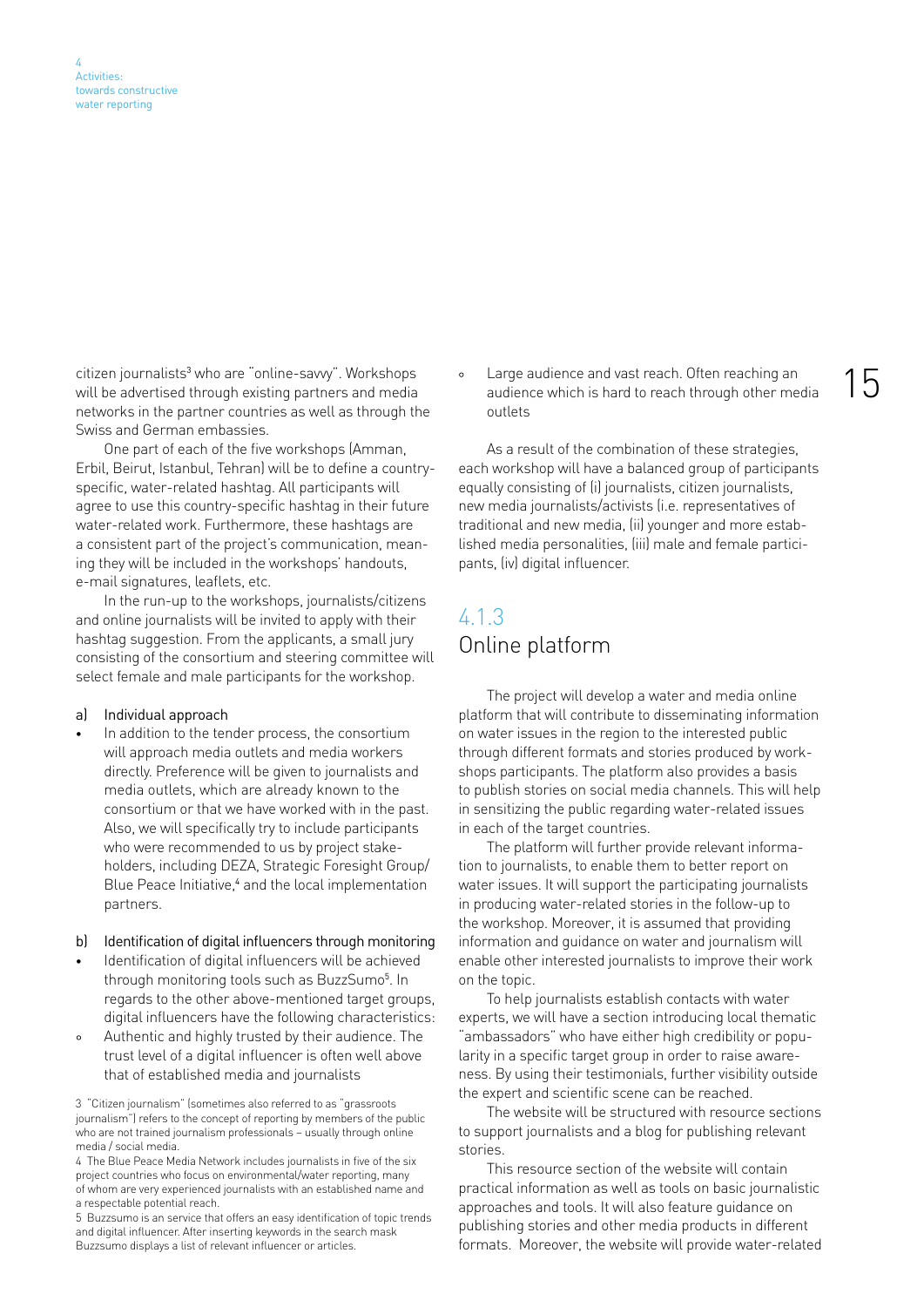<span id="page-14-0"></span>

16 content, including information on water sector govern-<br>16 conce related accordinate the identification of convice ance, related assessments, the identification of servicedelivery options and approaches specific to service provision in emergency situations. The final selection of relevant topics will be based on the feedback from the journalists participating in the workshops.

> Participating journalists will be engaged in the curation of the platform's content to build ownership and encourage them to contribute to the promotion of the platform within the media community in the region.

> The online platform will have a separate blog section, featuring articles by participating journalists in Arabic, Farsi and Turkish and thus will provide updates on ongoing developments. This section will be hosted on the same domain but will have a separate navigation from the website targeting journalists, to facilitate better use for interested readers of water-related articles. For this purpose, articles will be clustered e.g. along guiding questions or thematic sub-sections that will allow intuitive search engine optimized (SEO) site content, which generates more qualified traffic and outreach. Easy to implement and comprehensive guidelines enable editors to apply according techniques, keywords and site architectures. Partnering with related sites, mainly in the form of promoting each other's content through link sharing, "article of the week" formats etc., is also an easy way to widen the platform's reach. Many of the relevant sites will be delivered by the stakeholder mapping at the beginning of the process and through to the involved journalists and media representatives.

> It is suggested to initially host the online platform on a sub-domain of the "Sustainable Sanitation and Water Management" Website (sswm.info) with a dedicated design. This website is globally the most used knowledge platform in the water sector and will help draw attention to the articles produced by the participants. The articles that get uploaded to this section of the website will also be disseminated through social media. For this purpose, a social media editor will compile regular updates and publish them on various channels (Facebook, Twitter) and will also contribute to communicating the project strategy to online audiences.

# 4.2 Publishing and distribution strategy

## 4.2.1

#### Workshops and follow-up

As previously discussed, the workshops will include hands-on practical training during which the participants will develop ideas and concepts for their "own" waterrelated stories together with the trainers and experts. In other words, every participant completing the workshop will have his/her story lead ready to work on it towards publication.

While it was not foreseen in the activities or the budget to give editorial support to the participants after the workshops, the experts/trainers and the consortium will be available for (i) editorial support and (ii) follow-up after the workshops. The first follow-up (a gentle reminder combined with an offer to assist) will be one week after each workshop, the second one about one month after the workshop, the third one about three months after the workshop. The water experts and journalism trainers will also be available to help the participants with specific questions and problems.

## 4.2.2 Incentive to publish: "The Open Eye Award"

The consortium will introduce an award<sup>6</sup> for the best work of journalism for each of the project countries. Every participant who has published at least one water-related article after the workshop will automatically participate. A jury consisting of the project's trainers and the steering

<sup>6</sup> The "Open Eye Award" has been awarded by MiCT since 2012 in recognition of outstanding journalistic achievements. Laureates include journalists and citizen journalists from Iraq, North Africa, South Sudan, Afghanistan, and Sri Lanka. While in the past there was no financial award, winners were invited to participate in an award ceremony.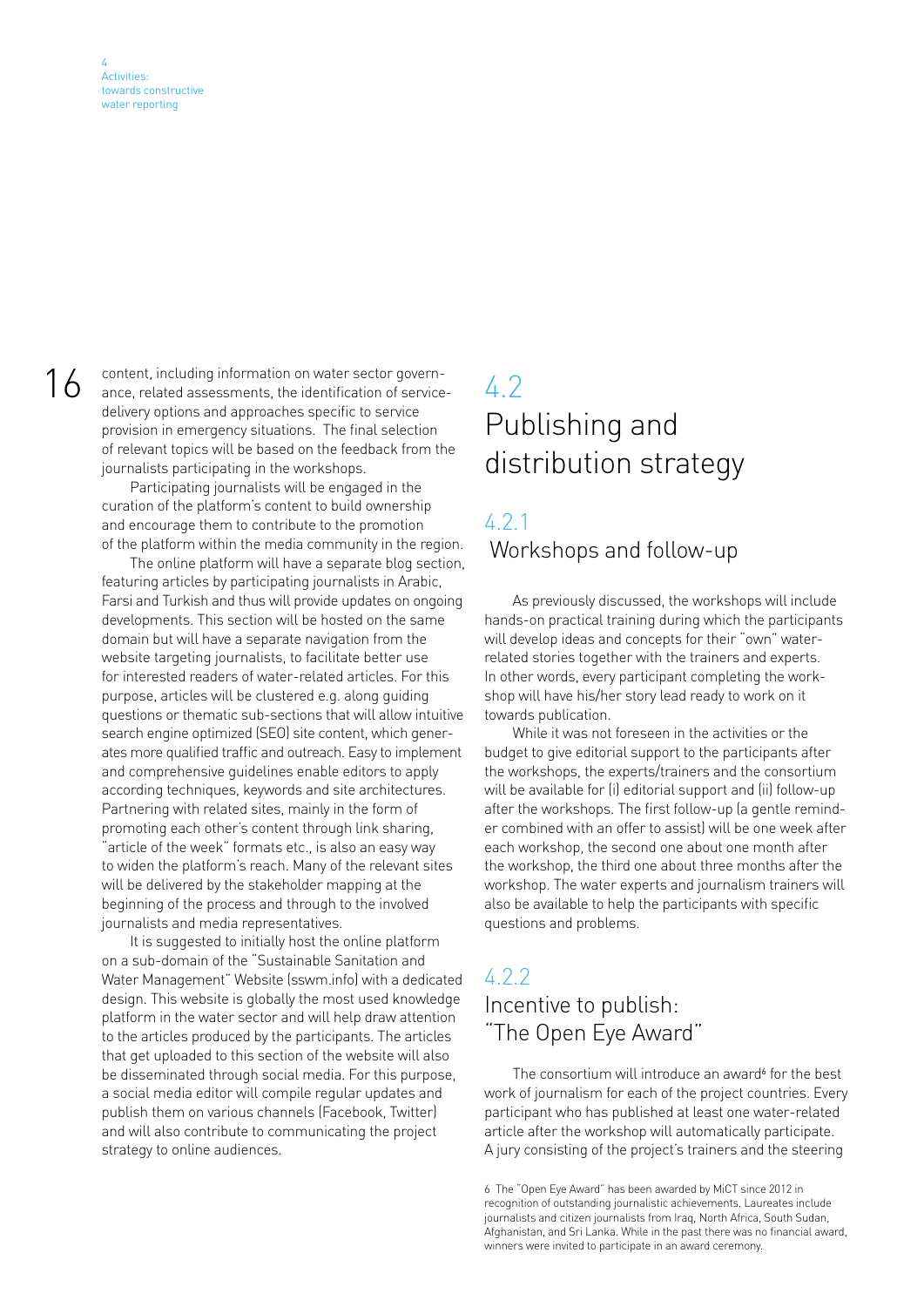<span id="page-15-0"></span>17 committee will select the best pieces at the end of the questions, using the hashtag and therefore raising project period.

Leading up to the overall award an "article of the month" will be prominently featured on the online platform as well as on the social media channels.

#### 4.2.3

## Lobbying and networking with relevant stakeholders in the media

The consortium will, through their existing contacts and networks, try to lobby key media houses in the region to not only suggest potential participants but also to recognize the importance of water-related journalism. In particular, the consortium will lobby relevant media stakeholders to also join the water journalism network being built around the project's online platform and the corresponding social media channels.

In addition to social media, a bi-annual newsletter will be sent to all media houses in the network containing information and links to the most interesting water-related journalistic pieces in the project countries. The consortium will also seek to recognize synergy effects with other existing projects and activities in the partner countries.

This can be also carried out by public social media use involving key stakeholders. For instance, by using these two relatively affordable formats:

- Expert interviews via Facebook Live: The consortium will host one expert interview on Facebook using the Facebook live stream option (called Facebook Live). Facebook Live is especially popular amongst young people and Facebook Live sessions can be planned and scheduled beforehand to raise viewership and awareness.
- Twitter chats: A Twitter chat (see http://www. tweetreports.com/twitter-chat-schedule/) will be hosted under a specific hashtag. The chat will be hosted by an influential Twitter user (to be selected) and discuss water-related topics with other relevant stakeholders. Users can join the dialogue, ask

questions, using the hashtag and therefore raising awareness.

## 4.2.4 Distribution of content in online / social media

The training activities will be complemented by the above-mentioned online platform,<sup>7</sup> which will provide practical journalism learning materials, key water knowledge and tools for journalists. The online platform will be complemented by a Facebook group that will function as a communication tool, networking and community platform for the participating journalists and others.

A content strategy will be implemented, ensuring that the right content will be published by the right person at the right time:

- Long form content: In-depth pieces will be featured on the online platform
- Short form content: small infographics and third party content teasers will be published on the online platform as well as on a corresponding Facebook page and Twitter account
- Snackable content: GIFs, short statements and links to long and short form content will be published on a corresponding Facebook page, Twitter account and Instagram account

All three content forms can be mixed or interchanged. for example, snackable content can be extracted from short and long form content and vice versa. It is important to note that social media should not only be used to distribute content from the online platform but that rather original content for channel such as Facebook, Twitter and Instagram is created. This ensures high engagement rates and a broader overall reach in these channels.

Additionally content for social media should focus on visual content such as videos, infographics and animation